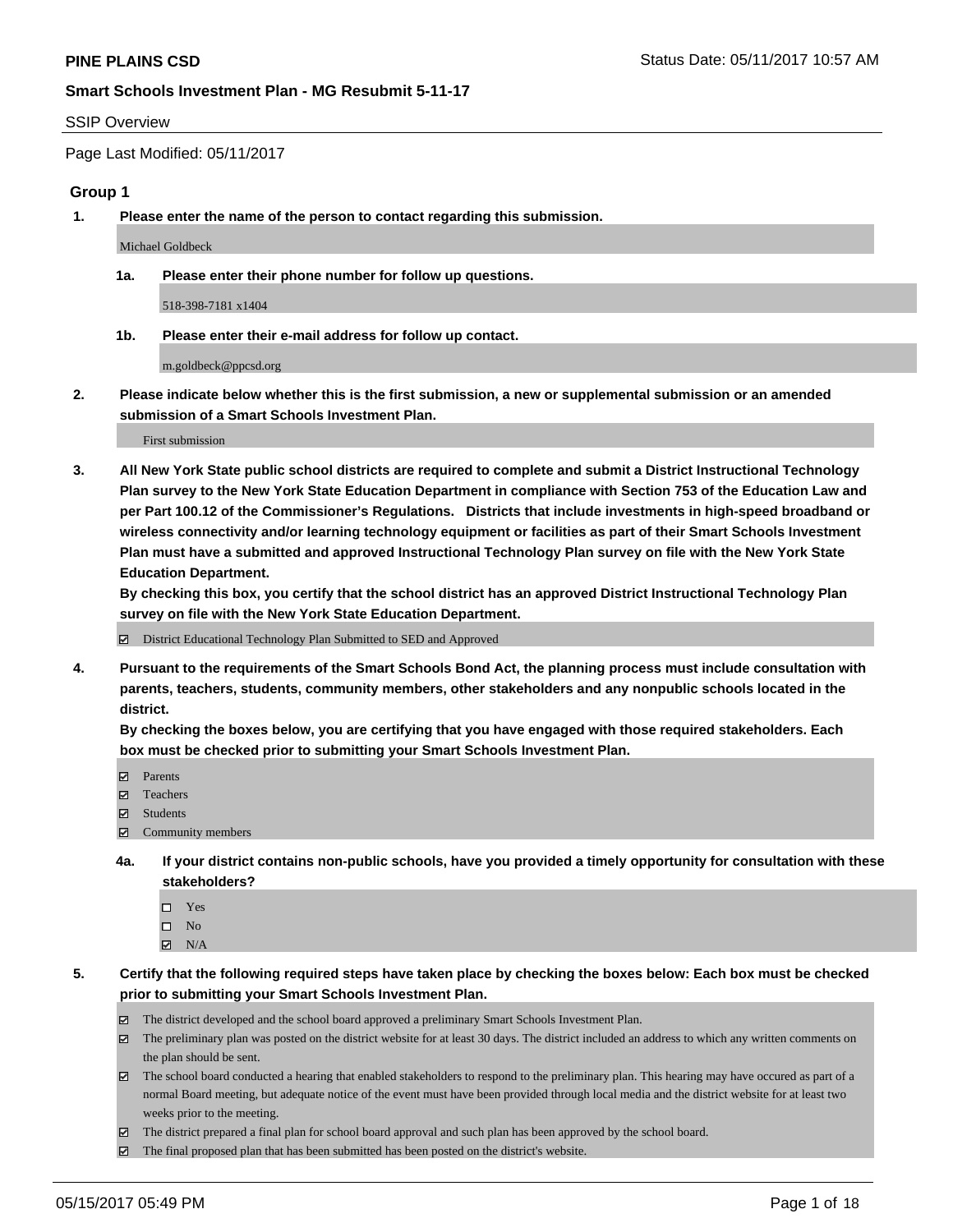SSIP Overview

Page Last Modified: 05/11/2017

**5a. Please upload the proposed Smart Schools Investment Plan (SSIP) that was posted on the district's website, along with any supporting materials. Note that this should be different than your recently submitted Educational Technology Survey. The Final SSIP, as approved by the School Board, should also be posted on the website and remain there during the course of the projects contained therein.**

Pine Plains CSD - Smart Schools Presentation SSIP.pdf

**5b. Enter the webpage address where the final Smart Schools Investment Plan is posted. The Plan should remain posted for the life of the included projects.**

http://www.ppcsd.org/Content/1008

**6. Please enter an estimate of the total number of students and staff that will benefit from this Smart Schools Investment Plan based on the cumulative projects submitted to date.**

1,150

**7. An LEA/School District may partner with one or more other LEA/School Districts to form a consortium to pool Smart Schools Bond Act funds for a project that meets all other Smart School Bond Act requirements. Each school district participating in the consortium will need to file an approved Smart Schools Investment Plan for the project and submit a signed Memorandum of Understanding that sets forth the details of the consortium including the roles of each respective district.**

 $\Box$  The district plans to participate in a consortium to partner with other school district(s) to implement a Smart Schools project.

**8. Please enter the name and 6-digit SED Code for each LEA/School District participating in the Consortium.**

| <b>Partner LEA/District</b> | <b>ISED BEDS Code</b> |
|-----------------------------|-----------------------|
| (No Response)               | (No Response)         |

**9. Please upload a signed Memorandum of Understanding with all of the participating Consortium partners.**

(No Response)

**10. Your district's Smart Schools Bond Act Allocation is:**

\$690,008

**11. Enter the budget sub-allocations by category that you are submitting for approval at this time. If you are not budgeting SSBA funds for a category, please enter 0 (zero.) If the value entered is \$0, you will not be required to complete that survey question.**

|                                              | Sub-        |
|----------------------------------------------|-------------|
|                                              | Allocations |
| <b>School Connectivity</b>                   | 0           |
| <b>Connectivity Projects for Communities</b> | 0           |
| Classroom Technology                         | 0           |
| Pre-Kindergarten Classrooms                  | 0           |
| Replace Transportable Classrooms             | 0           |
| <b>High-Tech Security Features</b>           | 690,008     |
| Totals:                                      | 690,008     |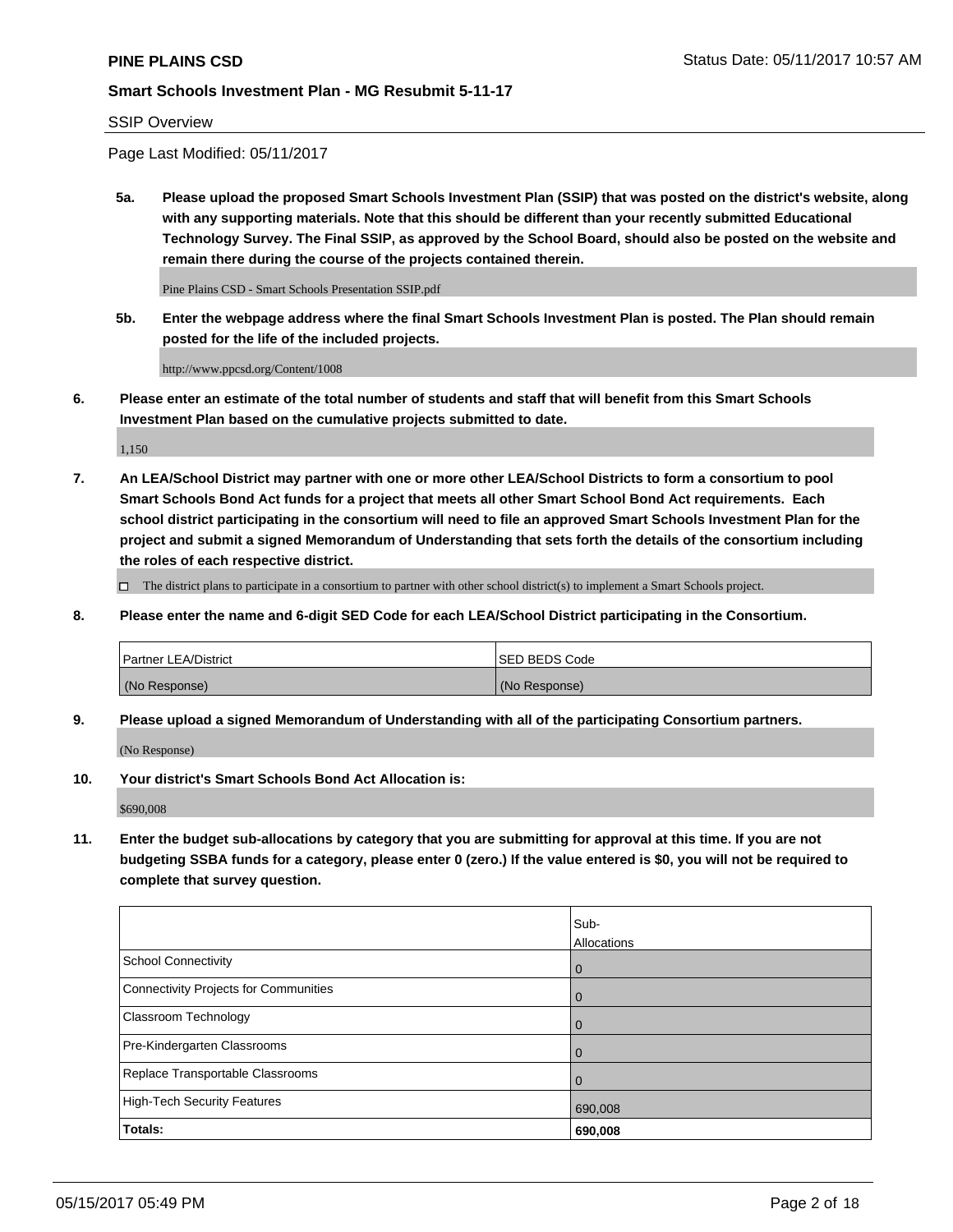## School Connectivity

Page Last Modified: 05/11/2017

# **Group 1**

- **1. In order for students and faculty to receive the maximum benefit from the technology made available under the Smart Schools Bond Act, their school buildings must possess sufficient connectivity infrastructure to ensure that devices can be used during the school day. Smart Schools Investment Plans must demonstrate that:**
	- **sufficient infrastructure that meets the Federal Communications Commission's 100 Mbps per 1,000 students standard currently exists in the buildings where new devices will be deployed, or**
	- **is a planned use of a portion of Smart Schools Bond Act funds, or**
	- **is under development through another funding source.**

**Smart Schools Bond Act funds used for technology infrastructure or classroom technology investments must increase the number of school buildings that meet or exceed the minimum speed standard of 100 Mbps per 1,000 students and staff within 12 months. This standard may be met on either a contracted 24/7 firm service or a "burstable" capability. If the standard is met under the burstable criteria, it must be:**

**1. Specifically codified in a service contract with a provider, and**

**2. Guaranteed to be available to all students and devices as needed, particularly during periods of high demand, such as computer-based testing (CBT) periods.**

**Please describe how your district already meets or is planning to meet this standard within 12 months of plan submission.**

(No Response)

- **1a. If a district believes that it will be impossible to meet this standard within 12 months, it may apply for a waiver of this requirement, as described on the Smart Schools website. The waiver must be filed and approved by SED prior to submitting this survey.**
	- By checking this box, you are certifying that the school district has an approved waiver of this requirement on file with the New York State Education Department.

#### **2. Connectivity Speed Calculator (Required)**

|                         | Number of<br><b>Students</b> | Multiply by<br>100 Kbps | Divide by 1000   Current Speed<br>to Convert to<br>Required<br>Speed in Mb | lin Mb           | Expected<br>Speed to be<br>Attained Within Required<br>12 Months | <b>Expected Date</b><br>When<br>Speed Will be<br>Met |
|-------------------------|------------------------------|-------------------------|----------------------------------------------------------------------------|------------------|------------------------------------------------------------------|------------------------------------------------------|
| <b>Calculated Speed</b> | (No<br>Response)             | (No Response)           | (No<br>Response)                                                           | (No<br>Response) | (No<br>Response)                                                 | (No<br>Response)                                     |

# **3. Describe how you intend to use Smart Schools Bond Act funds for high-speed broadband and/or wireless connectivity projects in school buildings.**

(No Response)

**4. Describe the linkage between the district's District Instructional Technology Plan and the proposed projects. (There should be a link between your response to this question and your response to Question 1 in Part E. Curriculum and Instruction "What are the district's plans to use digital connectivity and technology to improve teaching and learning?)**

(No Response)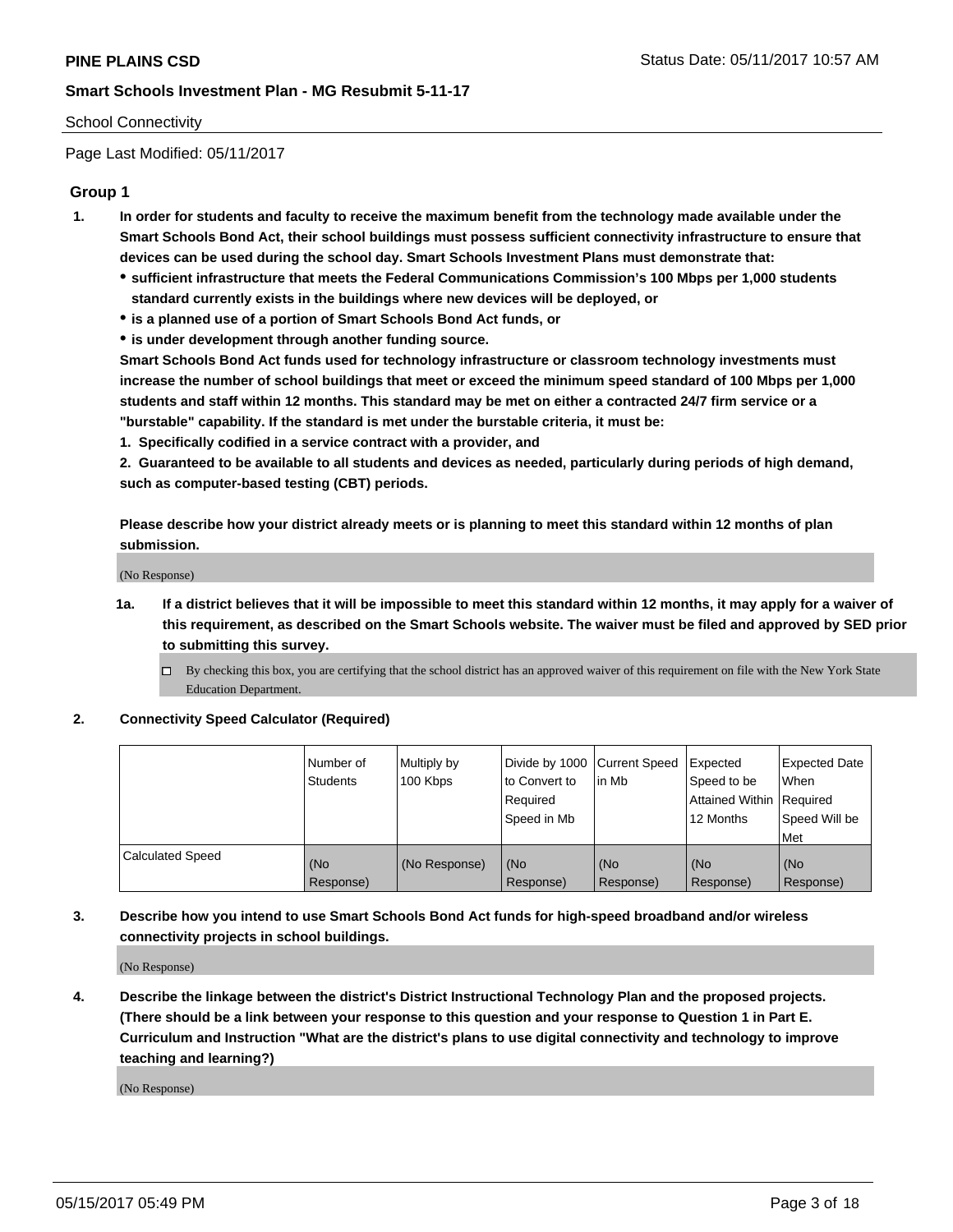#### School Connectivity

Page Last Modified: 05/11/2017

**5. If the district wishes to have students and staff access the Internet from wireless devices within the school building, or in close proximity to it, it must first ensure that it has a robust Wi-Fi network in place that has sufficient bandwidth to meet user demand.**

**Please describe how you have quantified this demand and how you plan to meet this demand.**

(No Response)

**6. As indicated on Page 5 of the guidance, the Office of Facilities Planning will have to conduct a preliminary review of all capital projects, including connectivity projects.**

**Please indicate on a separate row each project number given to you by the Office of Facilities Planning.**

| Project Number |  |
|----------------|--|
|                |  |
| (No Response)  |  |

**7. Certain high-tech security and connectivity infrastructure projects may be eligible for an expedited review process as determined by the Office of Facilities Planning.**

**Was your project deemed eligible for streamlined review?**

(No Response)

**8. Include the name and license number of the architect or engineer of record.**

| Name          | License Number |
|---------------|----------------|
| (No Response) | (No Response)  |

**9. If you are submitting an allocation for School Connectivity complete this table.**

**Note that the calculated Total at the bottom of the table must equal the Total allocation for this category that you entered in the SSIP Overview overall budget.** 

|                                            | Sub-          |
|--------------------------------------------|---------------|
|                                            | Allocation    |
| Network/Access Costs                       | (No Response) |
| Outside Plant Costs                        | (No Response) |
| School Internal Connections and Components | (No Response) |
| <b>Professional Services</b>               | (No Response) |
| Testing                                    | (No Response) |
| <b>Other Upfront Costs</b>                 | (No Response) |
| <b>Other Costs</b>                         | (No Response) |
| Totals:                                    | 0             |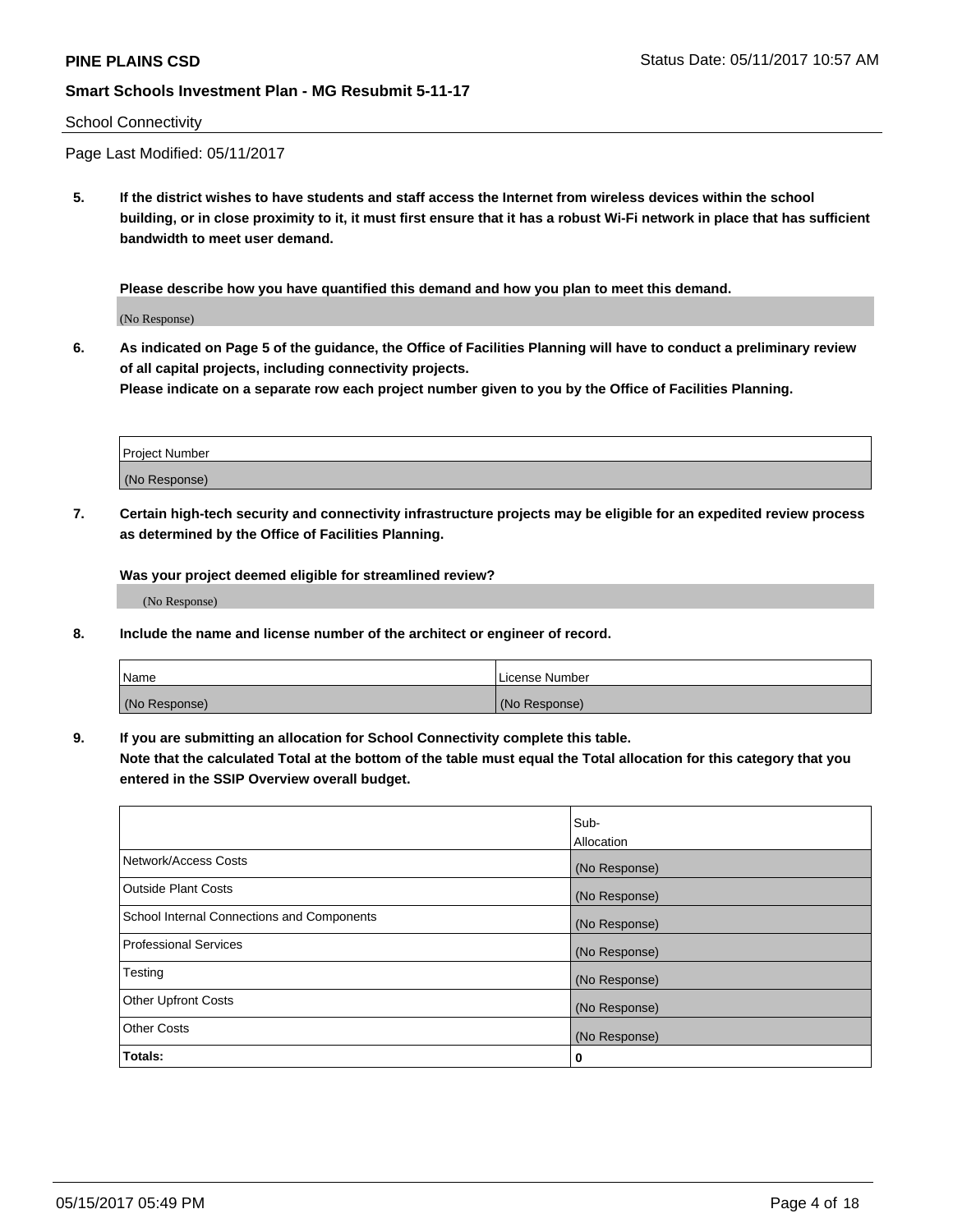#### School Connectivity

Page Last Modified: 05/11/2017

**10. Please detail the type, quantity, per unit cost and total cost of the eligible items under each sub-category. This is especially important for any expenditures listed under the "Other" category. All expenditures must be eligible for tax-exempt financing to be reimbursed through the SSBA. Sufficient detail must be provided so that we can verify this is the case. If you have any questions, please contact us directly through smartschools@nysed.gov. NOTE: Wireless Access Points should be included in this category, not under Classroom Educational Technology, except those that will be loaned/purchased for nonpublic schools. Add rows under each sub-category for additional items, as needed.**

Select the allowable expenditure type. Repeat to add another item under each type. Item to be purchased  $\sqrt{$  Quantity  $\sqrt{}$  Cost per Item  $\sqrt{}$  Total Cost (No Response) (No Response) (No Response) (No Response) (No Response)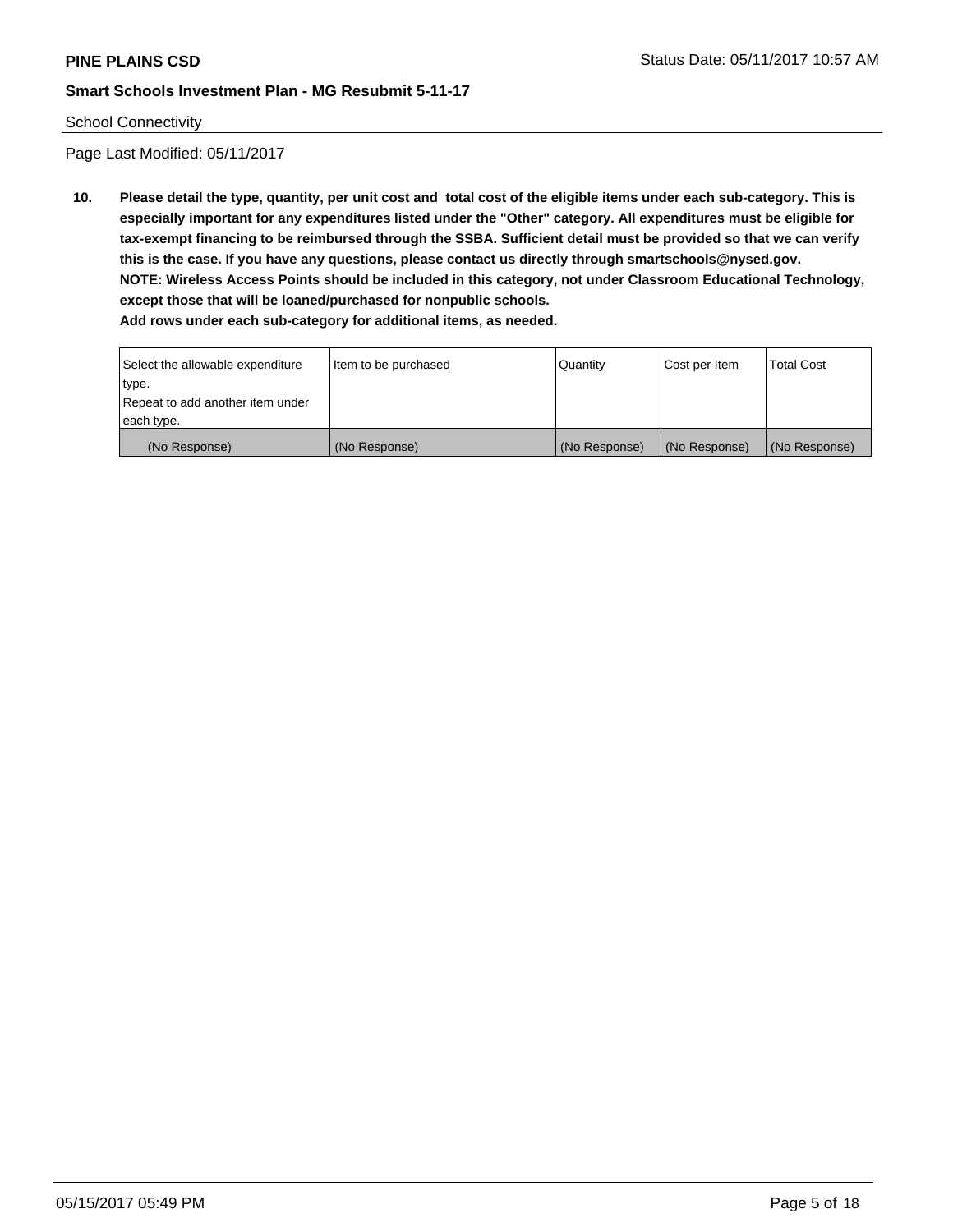Community Connectivity (Broadband and Wireless)

Page Last Modified: 05/11/2017

#### **Group 1**

**1. Describe how you intend to use Smart Schools Bond Act funds for high-speed broadband and/or wireless connectivity projects in the community.**

(No Response)

**2. Please describe how the proposed project(s) will promote student achievement and increase student and/or staff access to the Internet in a manner that enhances student learning and/or instruction outside of the school day and/or school building.**

(No Response)

**3. Community connectivity projects must comply with all the necessary local building codes and regulations (building and related permits are not required prior to plan submission).**

 $\Box$  I certify that we will comply with all the necessary local building codes and regulations.

**4. Please describe the physical location of the proposed investment.**

(No Response)

**5. Please provide the initial list of partners participating in the Community Connectivity Broadband Project, along with their Federal Tax Identification (Employer Identification) number.**

| <b>Project Partners</b> | Federal ID#     |
|-------------------------|-----------------|
| (No Response)           | l (No Response) |

**6. If you are submitting an allocation for Community Connectivity, complete this table. Note that the calculated Total at the bottom of the table must equal the Total allocation for this category that you entered in the SSIP Overview overall budget.**

|                                    | Sub-Allocation |
|------------------------------------|----------------|
| Network/Access Costs               | (No Response)  |
| Outside Plant Costs                | (No Response)  |
| <b>Tower Costs</b>                 | (No Response)  |
| <b>Customer Premises Equipment</b> | (No Response)  |
| <b>Professional Services</b>       | (No Response)  |
| Testing                            | (No Response)  |
| <b>Other Upfront Costs</b>         | (No Response)  |
| <b>Other Costs</b>                 | (No Response)  |
| Totals:                            | 0              |

**7. Please detail the type, quantity, per unit cost and total cost of the eligible items under each sub-category. This is especially important for any expenditures listed under the "Other" category. All expenditures must be capital-bond eligible to be reimbursed through the SSBA. If you have any questions, please contact us directly through smartschools@nysed.gov.**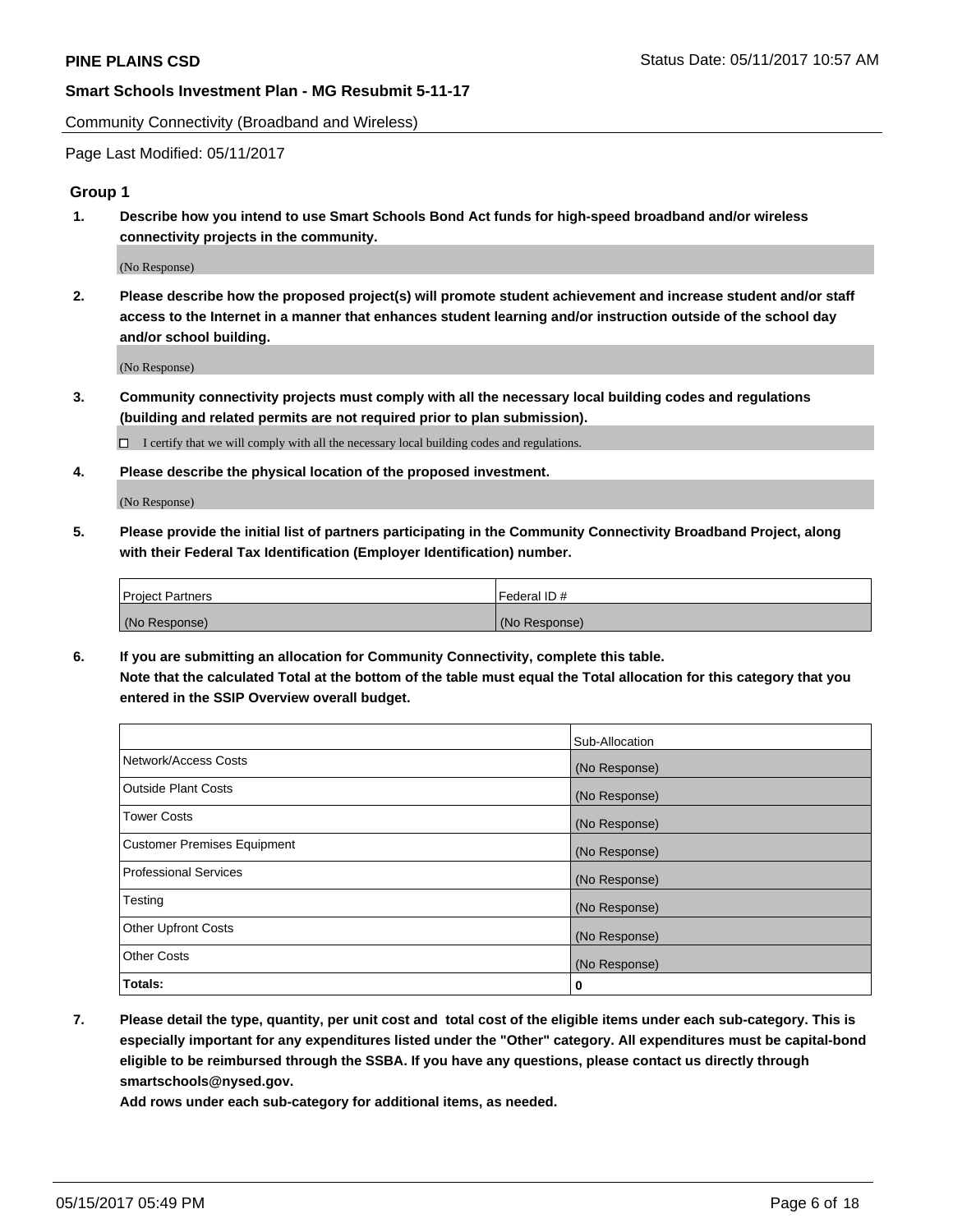Community Connectivity (Broadband and Wireless)

| Select the allowable expenditure | Item to be purchased | Quantity      | Cost per Item | <b>Total Cost</b> |
|----------------------------------|----------------------|---------------|---------------|-------------------|
| type.                            |                      |               |               |                   |
| Repeat to add another item under |                      |               |               |                   |
| each type.                       |                      |               |               |                   |
| (No Response)                    | (No Response)        | (No Response) | (No Response) | (No Response)     |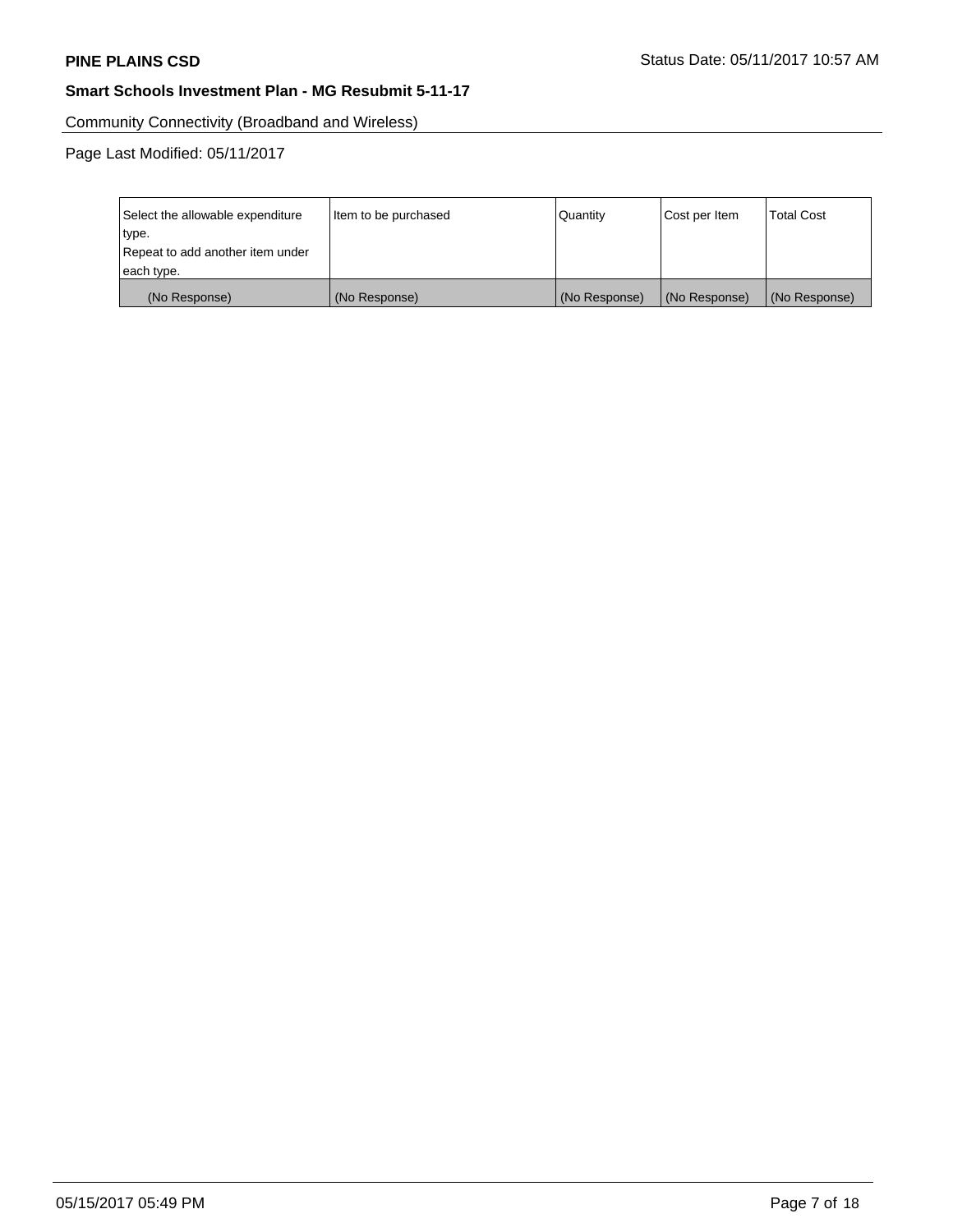## Classroom Learning Technology

Page Last Modified: 05/11/2017

# **Questions**

**1. In order for students and faculty to receive the maximum benefit from the technology made available under the Smart Schools Bond Act, their school buildings must possess sufficient connectivity infrastructure to ensure that devices can be used during the school day. Smart Schools Investment Plans must demonstrate that sufficient infrastructure that meets the Federal Communications Commission's 100 Mbps per 1,000 students standard currently exists in the buildings where new devices will be deployed, or is a planned use of a portion of Smart Schools Bond Act funds, or is under development through another funding source.**

**Smart Schools Bond Act funds used for technology infrastructure or classroom technology investments must increase the number of school buildings that meet or exceed the minimum speed standard of 100 Mbps per 1,000 students and staff within 12 months. This standard may be met on either a contracted 24/7 firm service or a "burstable" capability. If the standard is met under the burstable criteria, it must be:**

- **1. Specifically codified in a service contract with a provider, and**
- **2. Guaranteed to be available to all students and devices as needed, particularly during periods of high demand, such as computer-based testing (CBT) periods.**

**Please describe how your district already meets or is planning to meet this standard within 12 months of plan submission.**

(No Response)

- **1a. If a district believes that it will be impossible to meet this standard within 12 months, it may apply for a waiver of this requirement, as described on the Smart Schools website. The waiver must be filed and approved by SED prior to submitting this survey.**
	- $\Box$  By checking this box, you are certifying that the school district has an approved waiver of this requirement on file with the New York State Education Department.

#### **2. Connectivity Speed Calculator (Required)**

|                         | l Number of<br>Students | Multiply by<br>100 Kbps | Divide by 1000   Current Speed<br>to Convert to<br>Required<br>Speed in Mb | l in Mb          | Expected<br>Speed to be<br>Attained Within Required<br>12 Months | <b>Expected Date</b><br>When<br>Speed Will be<br>Met |
|-------------------------|-------------------------|-------------------------|----------------------------------------------------------------------------|------------------|------------------------------------------------------------------|------------------------------------------------------|
| <b>Calculated Speed</b> | (No<br>Response)        | (No Response)           | (No<br>Response)                                                           | (No<br>Response) | (No<br>Response)                                                 | (No<br>Response)                                     |

**3. If the district wishes to have students and staff access the Internet from wireless devices within the school building, or in close proximity to it, it must first ensure that it has a robust Wi-Fi network in place that has sufficient bandwidth to meet user demand.**

**Please describe how you have quantified this demand and how you plan to meet this demand.**

(No Response)

**4. All New York State public school districts are required to complete and submit an Instructional Technology Plan survey to the New York State Education Department in compliance with Section 753 of the Education Law and per Part 100.12 of the Commissioner's Regulations.**

**Districts that include educational technology purchases as part of their Smart Schools Investment Plan must have a submitted and approved Instructional Technology Plan survey on file with the New York State Education Department.**

 $\Box$  By checking this box, you are certifying that the school district has an approved Instructional Technology Plan survey on file with the New York State Education Department.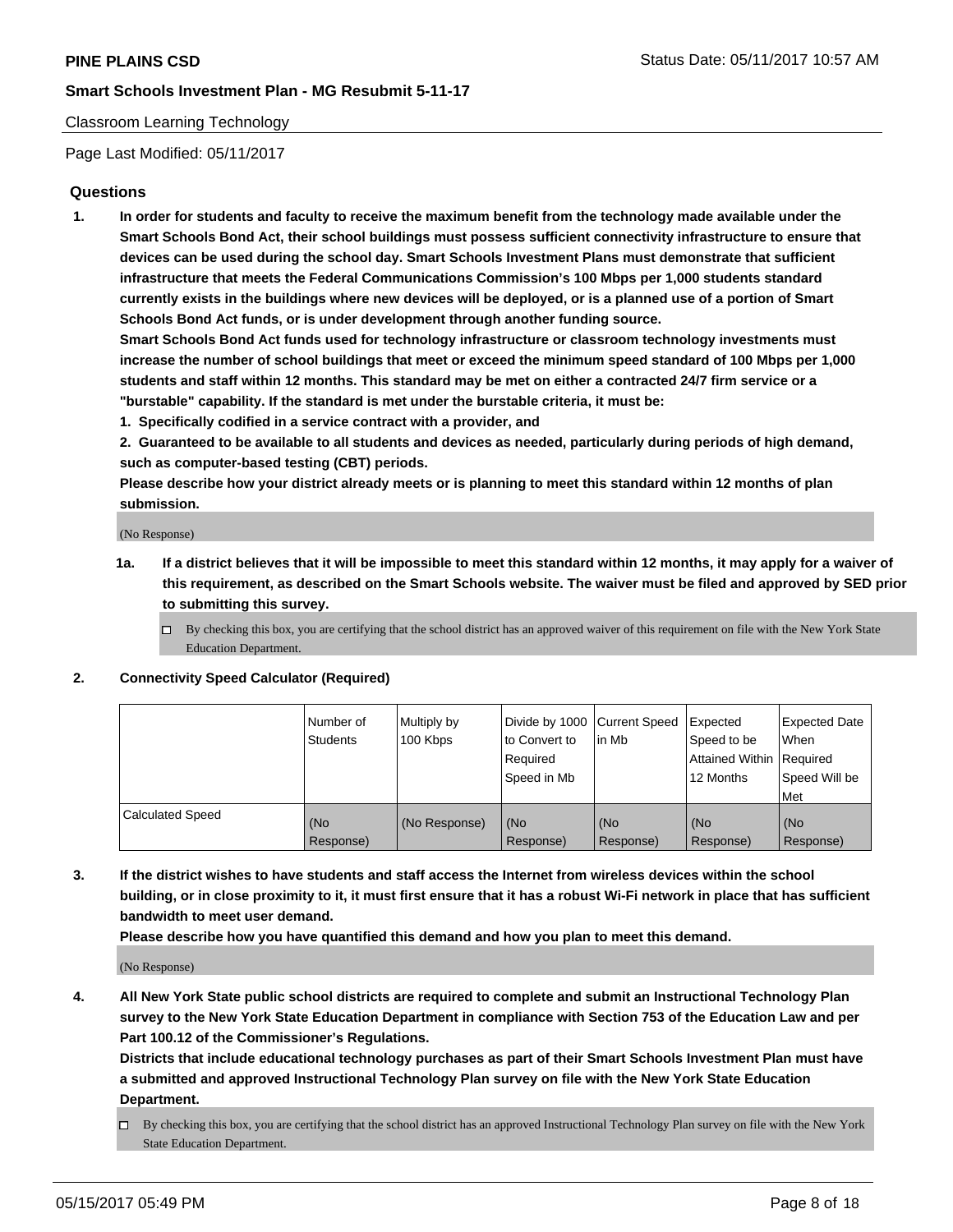#### Classroom Learning Technology

Page Last Modified: 05/11/2017

**5. Describe the devices you intend to purchase and their compatibility with existing or planned platforms or systems. Specifically address the adequacy of each facility's electrical, HVAC and other infrastructure necessary to install and support the operation of the planned technology.**

(No Response)

- **6. Describe how the proposed technology purchases will:**
	- **> enhance differentiated instruction;**
	- **> expand student learning inside and outside the classroom;**
	- **> benefit students with disabilities and English language learners; and**
	- **> contribute to the reduction of other learning gaps that have been identified within the district.**

**The expectation is that districts will place a priority on addressing the needs of students who struggle to succeed in a rigorous curriculum. Responses in this section should specifically address this concern and align with the district's Instructional Technology Plan (in particular Question 2 of E. Curriculum and Instruction: "Does the district's instructional technology plan address the needs of students with disabilities to ensure equitable access to instruction, materials and assessments?" and Question 3 of the same section: "Does the district's instructional technology plan address the provision of assistive technology specifically for students with disabilities to ensure access to and participation in the general curriculum?"**

(No Response)

**7. Where appropriate, describe how the proposed technology purchases will enhance ongoing communication with parents and other stakeholders and help the district facilitate technology-based regional partnerships, including distance learning and other efforts.**

(No Response)

**8. Describe the district's plan to provide professional development to ensure that administrators, teachers and staff can employ the technology purchased to enhance instruction successfully.**

**Note: This response should be aligned and expanded upon in accordance with your district's response to Question 1 of F. Professional Development of your Instructional Technology Plan: "Please provide a summary of professional development offered to teachers and staff, for the time period covered by this plan, to support technology to enhance teaching and learning. Please include topics, audience and method of delivery within your summary."**

(No Response)

- **9. Districts must contact the SUNY/CUNY teacher preparation program that supplies the largest number of the district's new teachers to request advice on innovative uses and best practices at the intersection of pedagogy and educational technology.**
	- By checking this box, you certify that you have contacted the SUNY/CUNY teacher preparation program that supplies the largest number of your new teachers to request advice on these issues.
	- **9a. Please enter the name of the SUNY or CUNY Institution that you contacted.**

(No Response)

**9b. Enter the primary Institution phone number.**

(No Response)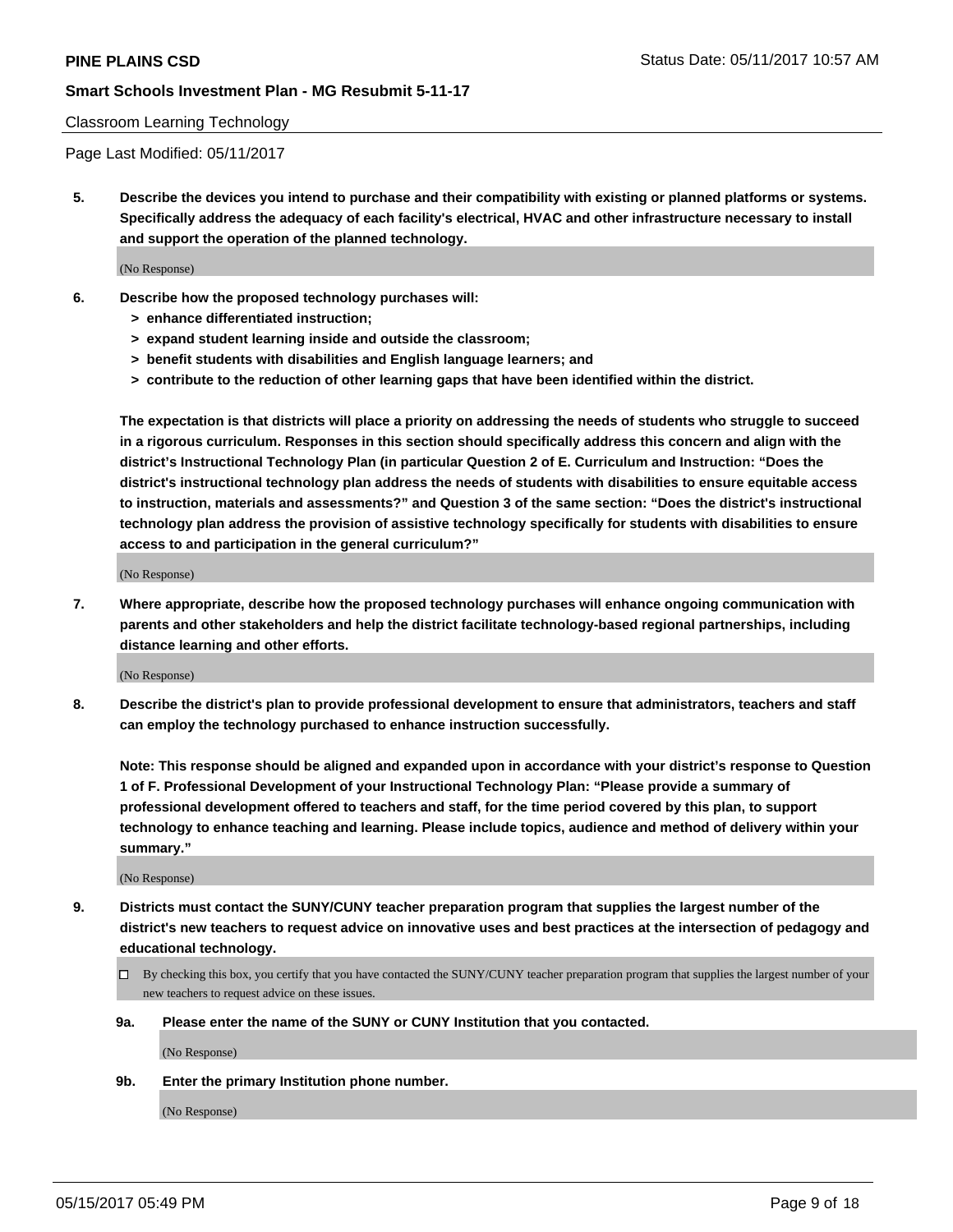Classroom Learning Technology

Page Last Modified: 05/11/2017

**9c. Enter the name of the contact person with whom you consulted and/or will be collaborating with on innovative uses of technology and best practices.**

(No Response)

**10. A district whose Smart Schools Investment Plan proposes the purchase of technology devices and other hardware must account for nonpublic schools in the district.**

**Are there nonpublic schools within your school district?**

Yes

 $\square$  No

**11. Nonpublic Classroom Technology Loan Calculator**

**The Smart Schools Bond Act provides that any Classroom Learning Technology purchases made using Smart Schools funds shall be lent, upon request, to nonpublic schools in the district. However, no school district shall be required to loan technology in amounts greater than the total obtained and spent on technology pursuant to the Smart Schools Bond Act and the value of such loan may not exceed the total of \$250 multiplied by the nonpublic school enrollment in the base year at the time of enactment.**

**See:**

**http://www.p12.nysed.gov/mgtserv/smart\_schools/docs/Smart\_Schools\_Bond\_Act\_Guidance\_04.27.15\_Final.pdf.**

|                                       | 1. Classroom   | 2. Public  | 3. Nonpublic | l 4. Sum of | l 5. Total Per | l 6. Total                                                                                    |
|---------------------------------------|----------------|------------|--------------|-------------|----------------|-----------------------------------------------------------------------------------------------|
|                                       | Technology     | Enrollment | Enrollment   | Public and  | Pupil Sub-     | Nonpublic Loan                                                                                |
|                                       | Sub-allocation | (2014-15)  | (2014-15)    | l Nonpublic | allocation     | Amount                                                                                        |
|                                       |                |            |              | Enrollment  |                |                                                                                               |
| Calculated Nonpublic Loan<br>  Amount |                |            |              |             |                | (No Response)   (No Response)   (No Response)   (No Response)   (No Response)   (No Response) |

**12. To ensure the sustainability of technology purchases made with Smart Schools funds, districts must demonstrate a long-term plan to maintain and replace technology purchases supported by Smart Schools Bond Act funds. This sustainability plan shall demonstrate a district's capacity to support recurring costs of use that are ineligible for Smart Schools Bond Act funding such as device maintenance, technical support, Internet and wireless fees, maintenance of hotspots, staff professional development, building maintenance and the replacement of incidental items. Further, such a sustainability plan shall include a long-term plan for the replacement of purchased devices and equipment at the end of their useful life with other funding sources.**

 $\Box$  By checking this box, you certify that the district has a sustainability plan as described above.

**13. Districts must ensure that devices purchased with Smart Schools Bond funds will be distributed, prepared for use, maintained and supported appropriately. Districts must maintain detailed device inventories in accordance with generally accepted accounting principles.**

By checking this box, you certify that the district has a distribution and inventory management plan and system in place.

**14. If you are submitting an allocation for Classroom Learning Technology complete this table. Note that the calculated Total at the bottom of the table must equal the Total allocation for this category that you entered in the SSIP Overview overall budget.**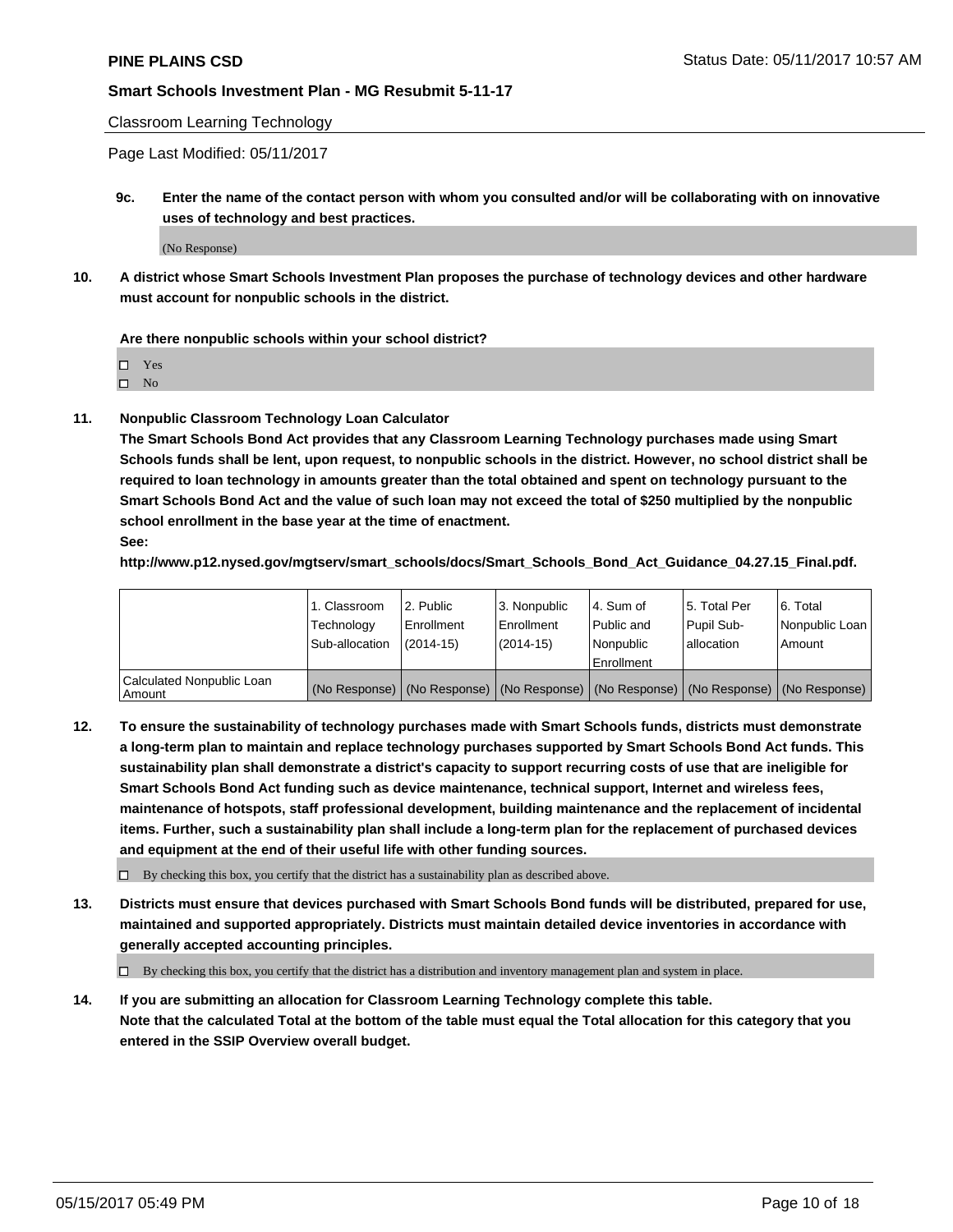## Classroom Learning Technology

Page Last Modified: 05/11/2017

|                          | Sub-Allocation |
|--------------------------|----------------|
| Interactive Whiteboards  | (No Response)  |
| Computer Servers         | (No Response)  |
| <b>Desktop Computers</b> | (No Response)  |
| <b>Laptop Computers</b>  | (No Response)  |
| <b>Tablet Computers</b>  | (No Response)  |
| <b>Other Costs</b>       | (No Response)  |
| Totals:                  | 0              |

**15. Please detail the type, quantity, per unit cost and total cost of the eligible items under each sub-category. This is especially important for any expenditures listed under the "Other" category. All expenditures must be capital-bond eligible to be reimbursed through the SSBA. If you have any questions, please contact us directly through smartschools@nysed.gov.**

**Please specify in the "Item to be Purchased" field which specific expenditures and items are planned to meet the district's nonpublic loan requirement, if applicable.**

**NOTE: Wireless Access Points that will be loaned/purchased for nonpublic schools should ONLY be included in this category, not under School Connectivity, where public school districts would list them.**

| (No Response)                    | (No Response)        | (No Response) | (No Response) | (No Response)     |
|----------------------------------|----------------------|---------------|---------------|-------------------|
| each type.                       |                      |               |               |                   |
| Repeat to add another item under |                      |               |               |                   |
| ∣type.                           |                      |               |               |                   |
| Select the allowable expenditure | Item to be Purchased | Quantity      | Cost per Item | <b>Total Cost</b> |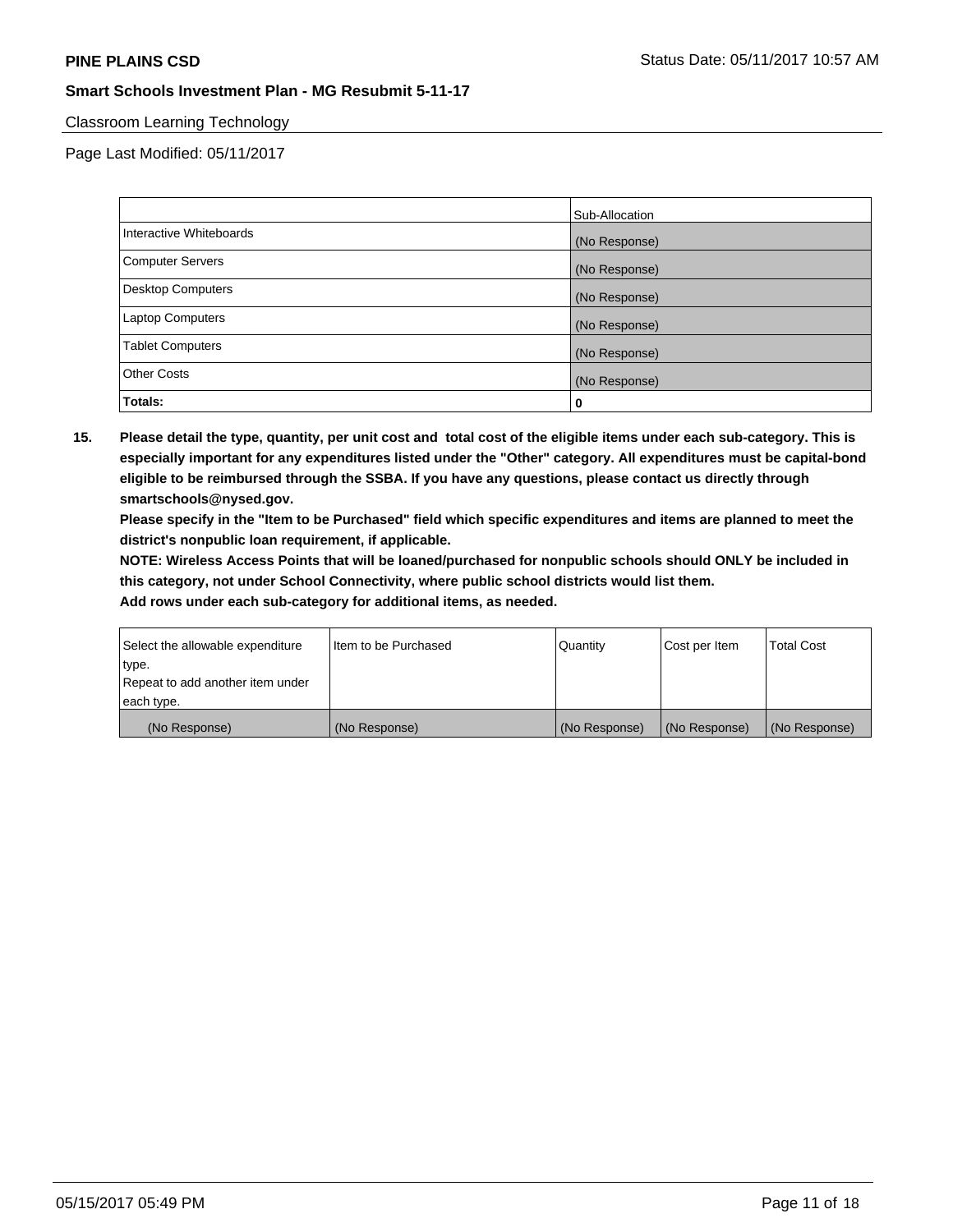#### Pre-Kindergarten Classrooms

Page Last Modified: 05/11/2017

#### **Group 1**

**1. Provide information regarding how and where the district is currently serving pre-kindergarten students and justify the need for additional space with enrollment projections over 3 years.**

(No Response)

- **2. Describe the district's plan to construct, enhance or modernize education facilities to accommodate prekindergarten programs. Such plans must include:**
	- **Specific descriptions of what the district intends to do to each space;**
	- **An affirmation that pre-kindergarten classrooms will contain a minimum of 900 square feet per classroom;**
	- **The number of classrooms involved;**
	- **The approximate construction costs per classroom; and**
	- **Confirmation that the space is district-owned or has a long-term lease that exceeds the probable useful life of the improvements.**

(No Response)

**3. Smart Schools Bond Act funds may only be used for capital construction costs. Describe the type and amount of additional funds that will be required to support ineligible ongoing costs (e.g. instruction, supplies) associated with any additional pre-kindergarten classrooms that the district plans to add.**

(No Response)

**4. All plans and specifications for the erection, repair, enlargement or remodeling of school buildings in any public school district in the State must be reviewed and approved by the Commissioner. Districts that plan capital projects using their Smart Schools Bond Act funds will undergo a Preliminary Review Process by the Office of Facilities Planning.**

**Please indicate on a separate row each project number given to you by the Office of Facilities Planning.**

| Project Number |  |
|----------------|--|
| (No Response)  |  |

**5. If you have made an allocation for Pre-Kindergarten Classrooms, complete this table. Note that the calculated Total at the bottom of the table must equal the Total allocation for this category that you entered in the SSIP Overview overall budget.**

| Totals:                                  | 0              |
|------------------------------------------|----------------|
| Other Costs                              | (No Response)  |
| Enhance/Modernize Educational Facilities | (No Response)  |
| Construct Pre-K Classrooms               | (No Response)  |
|                                          | Sub-Allocation |

**6. Please detail the type, quantity, per unit cost and total cost of the eligible items under each sub-category. This is especially important for any expenditures listed under the "Other" category. All expenditures must be capital-bond eligible to be reimbursed through the SSBA. If you have any questions, please contact us directly through smartschools@nysed.gov.**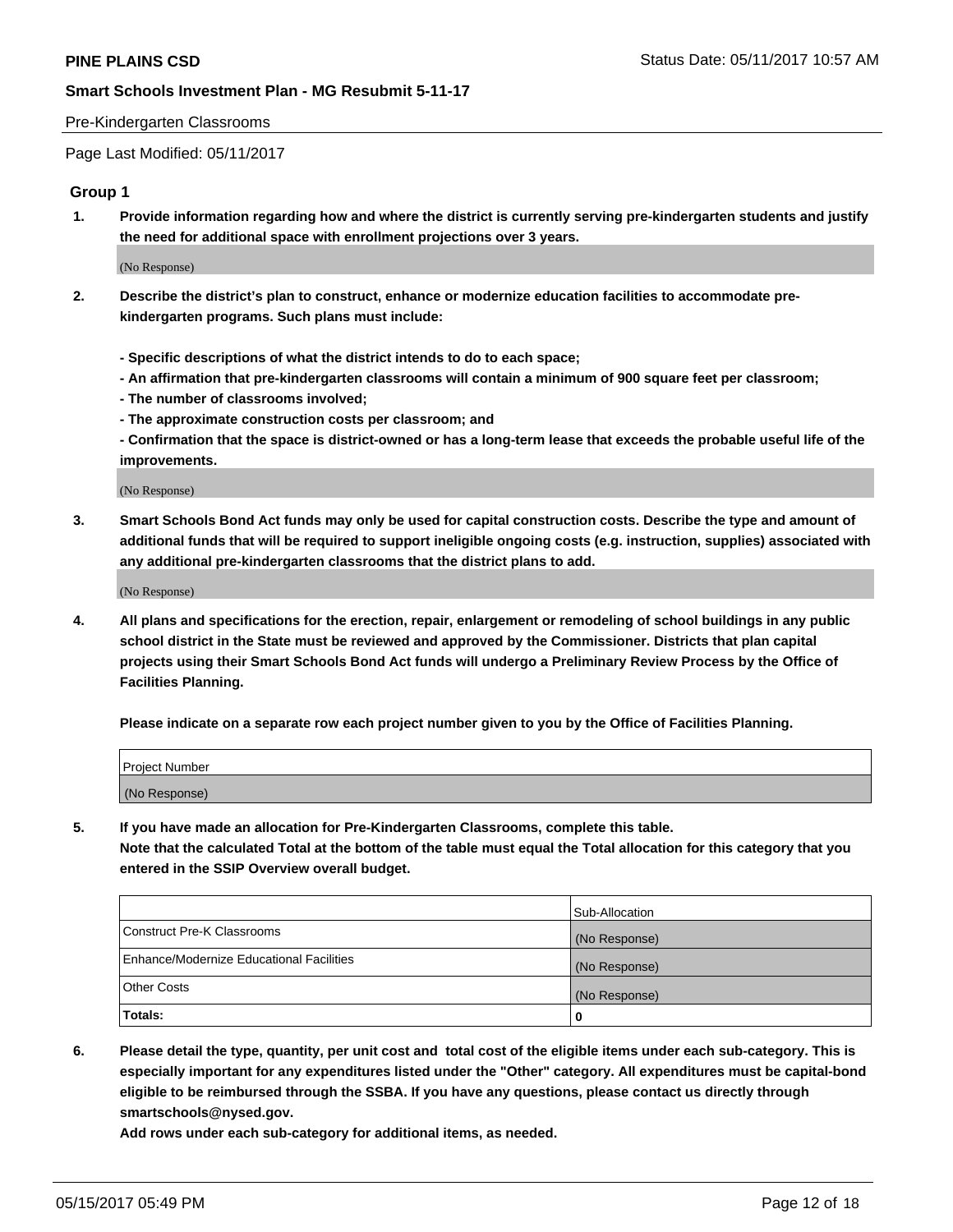# Pre-Kindergarten Classrooms

| Select the allowable expenditure | Item to be purchased | Quantity      | Cost per Item | <b>Total Cost</b> |
|----------------------------------|----------------------|---------------|---------------|-------------------|
| type.                            |                      |               |               |                   |
| Repeat to add another item under |                      |               |               |                   |
| each type.                       |                      |               |               |                   |
| (No Response)                    | (No Response)        | (No Response) | (No Response) | (No Response)     |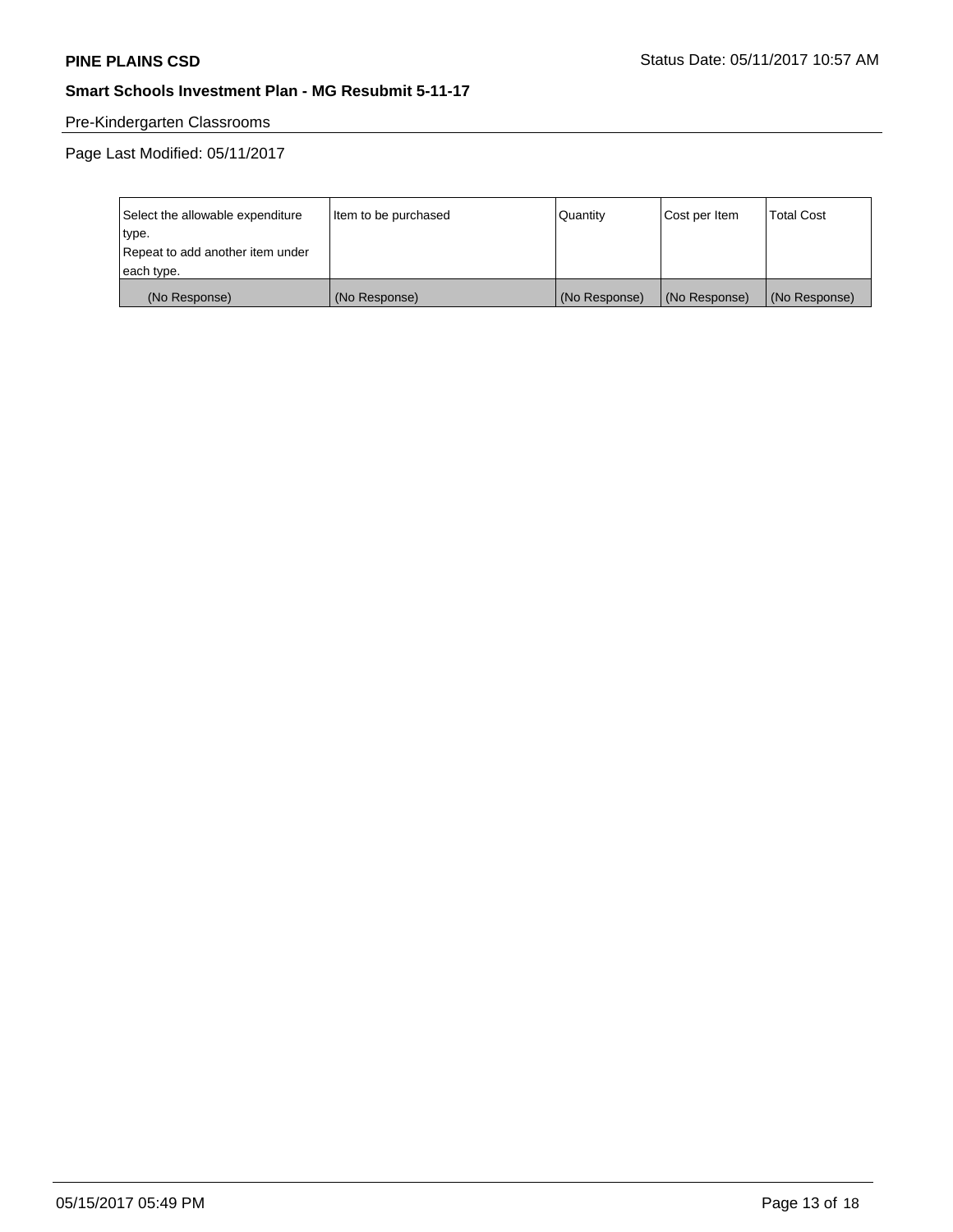Replace Transportable Classrooms

Page Last Modified: 05/11/2017

#### **Group 1**

**1. Describe the district's plan to construct, enhance or modernize education facilities to provide high-quality instructional space by replacing transportable classrooms.**

(No Response)

**2. All plans and specifications for the erection, repair, enlargement or remodeling of school buildings in any public school district in the State must be reviewed and approved by the Commissioner. Districts that plan capital projects using their Smart Schools Bond Act funds will undergo a Preliminary Review Process by the Office of Facilities Planning.**

**Please indicate on a separate row each project number given to you by the Office of Facilities Planning.**

| Project Number |  |
|----------------|--|
| (No Response)  |  |

**3. For large projects that seek to blend Smart Schools Bond Act dollars with other funds, please note that Smart Schools Bond Act funds can be allocated on a pro rata basis depending on the number of new classrooms built that directly replace transportable classroom units.**

**If a district seeks to blend Smart Schools Bond Act dollars with other funds describe below what other funds are being used and what portion of the money will be Smart Schools Bond Act funds.**

(No Response)

**4. If you have made an allocation for Replace Transportable Classrooms, complete this table. Note that the calculated Total at the bottom of the table must equal the Total allocation for this category that you entered in the SSIP Overview overall budget.**

|                                                | Sub-Allocation |
|------------------------------------------------|----------------|
| Construct New Instructional Space              | (No Response)  |
| Enhance/Modernize Existing Instructional Space | (No Response)  |
| Other Costs                                    | (No Response)  |
| Totals:                                        | $\Omega$       |

**5. Please detail the type, quantity, per unit cost and total cost of the eligible items under each sub-category. This is especially important for any expenditures listed under the "Other" category. All expenditures must be capital-bond eligible to be reimbursed through the SSBA. If you have any questions, please contact us directly through smartschools@nysed.gov.**

| Select the allowable expenditure | Item to be purchased | Quantity      | Cost per Item | <b>Total Cost</b> |
|----------------------------------|----------------------|---------------|---------------|-------------------|
| type.                            |                      |               |               |                   |
| Repeat to add another item under |                      |               |               |                   |
| each type.                       |                      |               |               |                   |
| (No Response)                    | (No Response)        | (No Response) | (No Response) | (No Response)     |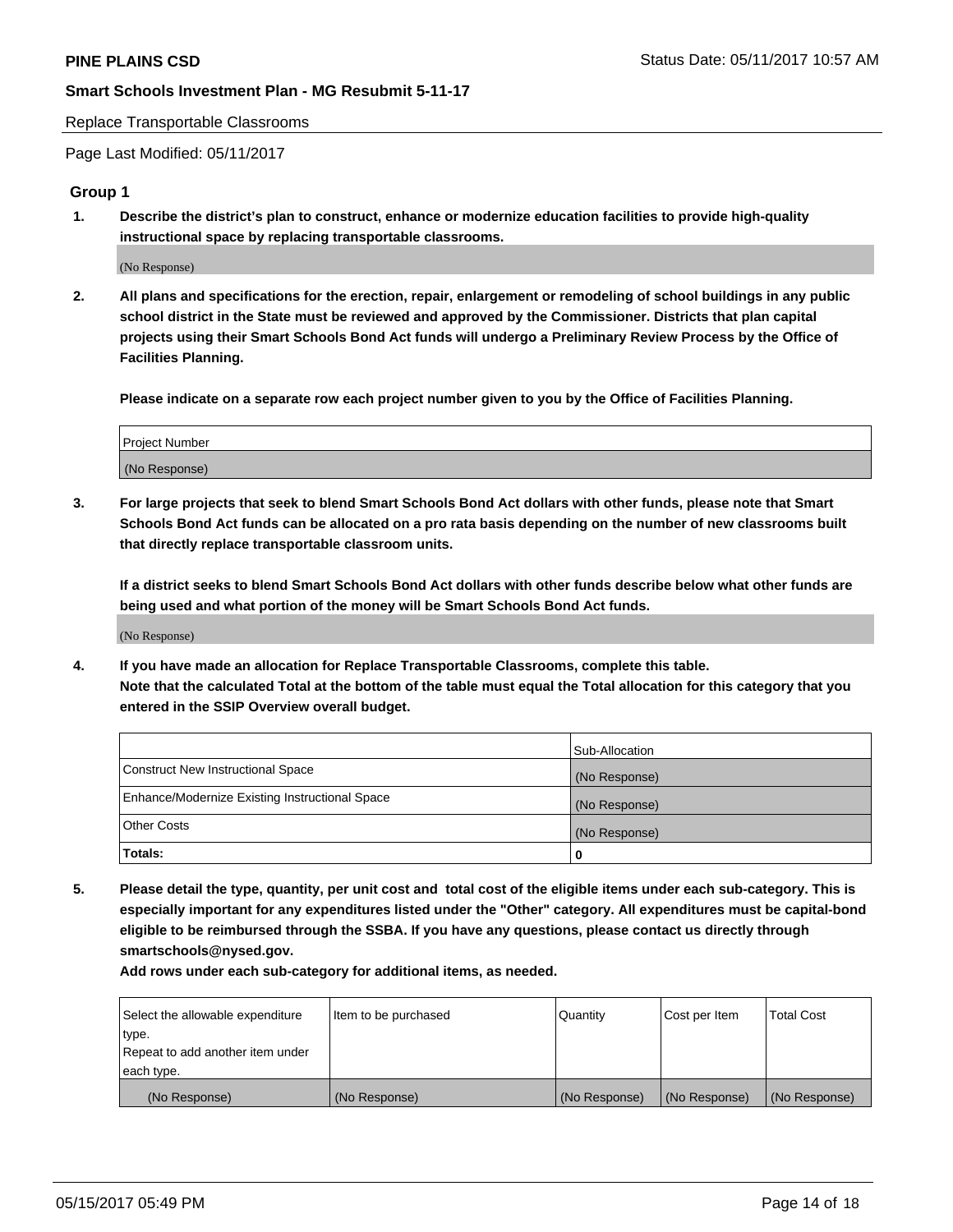#### High-Tech Security Features

Page Last Modified: 05/11/2017

# **Group 1**

**1. Describe how you intend to use Smart Schools Bond Act funds to install high-tech security features in school buildings and on school campuses.**

The Pine Plains Central School District plans to use SmartSchool funds to install interior and exterior high-tech security cameras for all district school buildings as well as network video recorders plus necessary cabling and POE data switches. The District also will expand the number of exterior doors with electronic access controls and install door-hardening where appropriate. The District's proposed spending plan, which totals \$690,008, includes those items along with labor and incidental costs.

**2. All plans and specifications for the erection, repair, enlargement or remodeling of school buildings in any public school district in the State must be reviewed and approved by the Commissioner. Districts that plan capital projects using their Smart Schools Bond Act funds will undergo a Preliminary Review Process by the Office of Facilities Planning.** 

**Please indicate on a separate row each project number given to you by the Office of Facilities Planning.**

Project Number 13-13-01-04-7-999-BA1

#### **3. Was your project deemed eligible for streamlined Review?**

Yes

 $\square$  No

**3a. Districts with streamlined projects must certify that they have reviewed all installations with their licensed architect or engineer of record, and provide that person's name and license number. The licensed professional must review the products and proposed method of installation prior to implementation and review the work during and after completion in order to affirm that the work was code-compliant, if requested.**

By checking this box, you certify that the district has reviewed all installations with a licensed architect or engineer of record.

#### **4. Include the name and license number of the architect or engineer of record.**

| Name            | License Number |
|-----------------|----------------|
| Michael Fanning | 18194          |

**5. If you have made an allocation for High-Tech Security Features, complete this table. Note that the calculated Total at the bottom of the table must equal the Total allocation for this category that you entered in the SSIP Overview overall budget.**

|                                                      | Sub-Allocation |
|------------------------------------------------------|----------------|
| Capital-Intensive Security Project (Standard Review) | (No Response)  |
| Electronic Security System                           | 602,258        |
| <b>Entry Control System</b>                          | 43,875         |
| Approved Door Hardening Project                      | 43,875         |
| <b>Other Costs</b>                                   | $\overline{0}$ |
| Totals:                                              | 690,008        |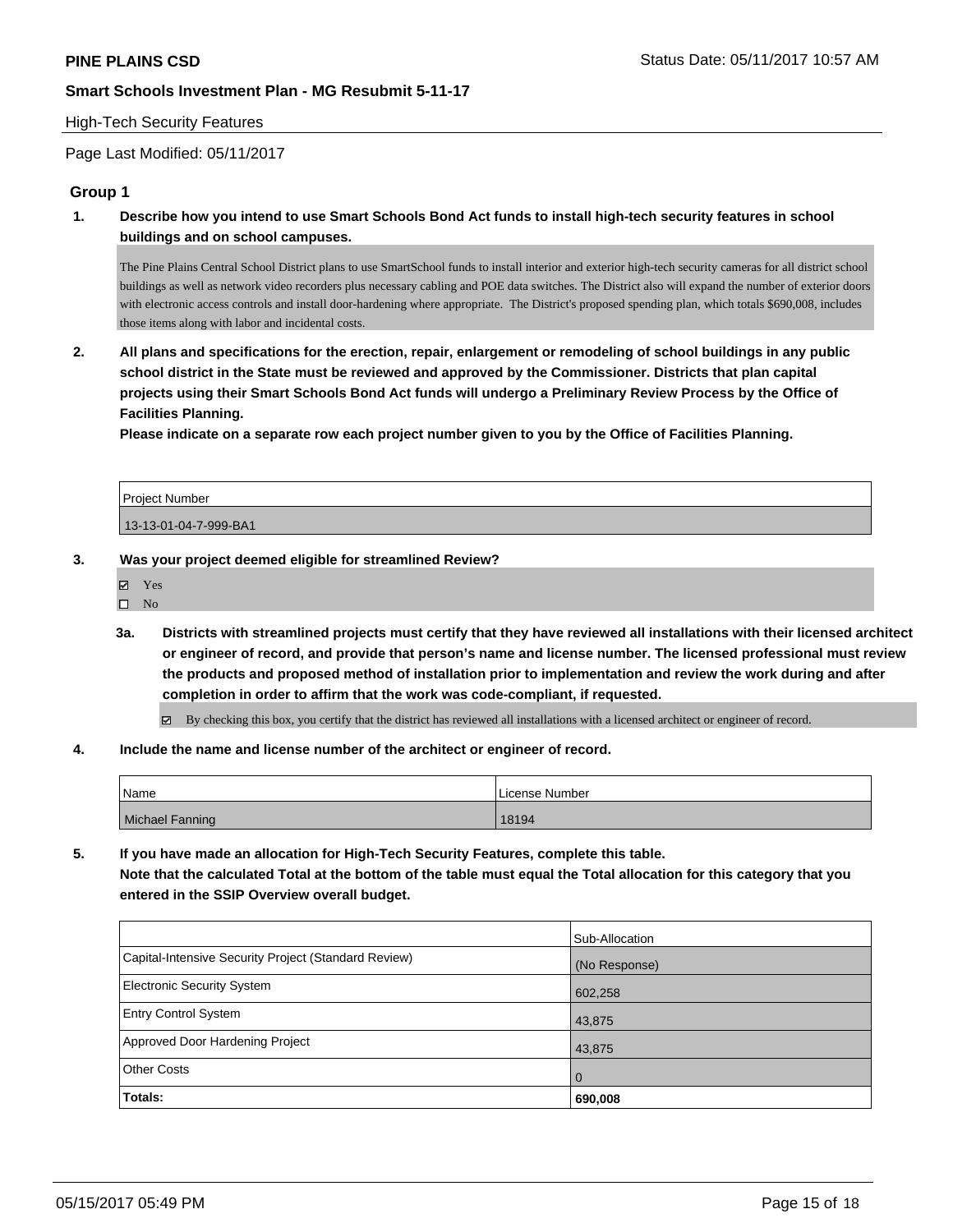# High-Tech Security Features

Page Last Modified: 05/11/2017

**6. Please detail the type, quantity, per unit cost and total cost of the eligible items under each sub-category. This is especially important for any expenditures listed under the "Other" category. All expenditures must be capital-bond eligible to be reimbursed through the SSBA. If you have any questions, please contact us directly through smartschools@nysed.gov.**

| Select the allowable expenditure<br>type.<br>Repeat to add another item under<br>each type. | Item to be purchased                                            | Quantity | Cost per Item | <b>Total Cost</b> |
|---------------------------------------------------------------------------------------------|-----------------------------------------------------------------|----------|---------------|-------------------|
| <b>Electronic Security System</b>                                                           | <b>Security Cameras</b>                                         | 59       | 4,597         | 271,225           |
| <b>Electronic Security System</b>                                                           | <b>POE Switching</b>                                            | 16       | 6,094         | 97,500            |
| <b>Approved Door Hardening</b><br>Project                                                   | Door Hardening                                                  | 60       | 731           | 43,875            |
| <b>Entry Control System</b>                                                                 | <b>Door Access Controls</b>                                     | 7        | 6,268         | 43,875            |
| <b>Electronic Security System</b>                                                           | Data cabling for security system                                | 1        | 110,033       | 110,033           |
| <b>Electronic Security System</b>                                                           | High School Network Video Recorder                              | 1        | 52,000        | 52,000            |
| <b>Electronic Security System</b>                                                           | Installation - High School Network<br><b>Video Recorder</b>     | 1        | 13,000        | 13,000            |
| <b>Electronic Security System</b>                                                           | Cold Spring ELC Network Video<br>Recorder                       | 1        | 20,150        | 20,150            |
| <b>Electronic Security System</b>                                                           | <b>Installation - Cold Spring ELC Network</b><br>Video Recorder | 1        | 12,350        | 12,350            |
| <b>Electronic Security System</b>                                                           | Seymour Smith ILC Network Video<br>Recorder                     | 1        | 14,950        | 14,950            |
| <b>Electronic Security System</b>                                                           | Installation - Seymour Smith ILC<br>Network Video Recorder      | 1        | 11,050        | 11,050            |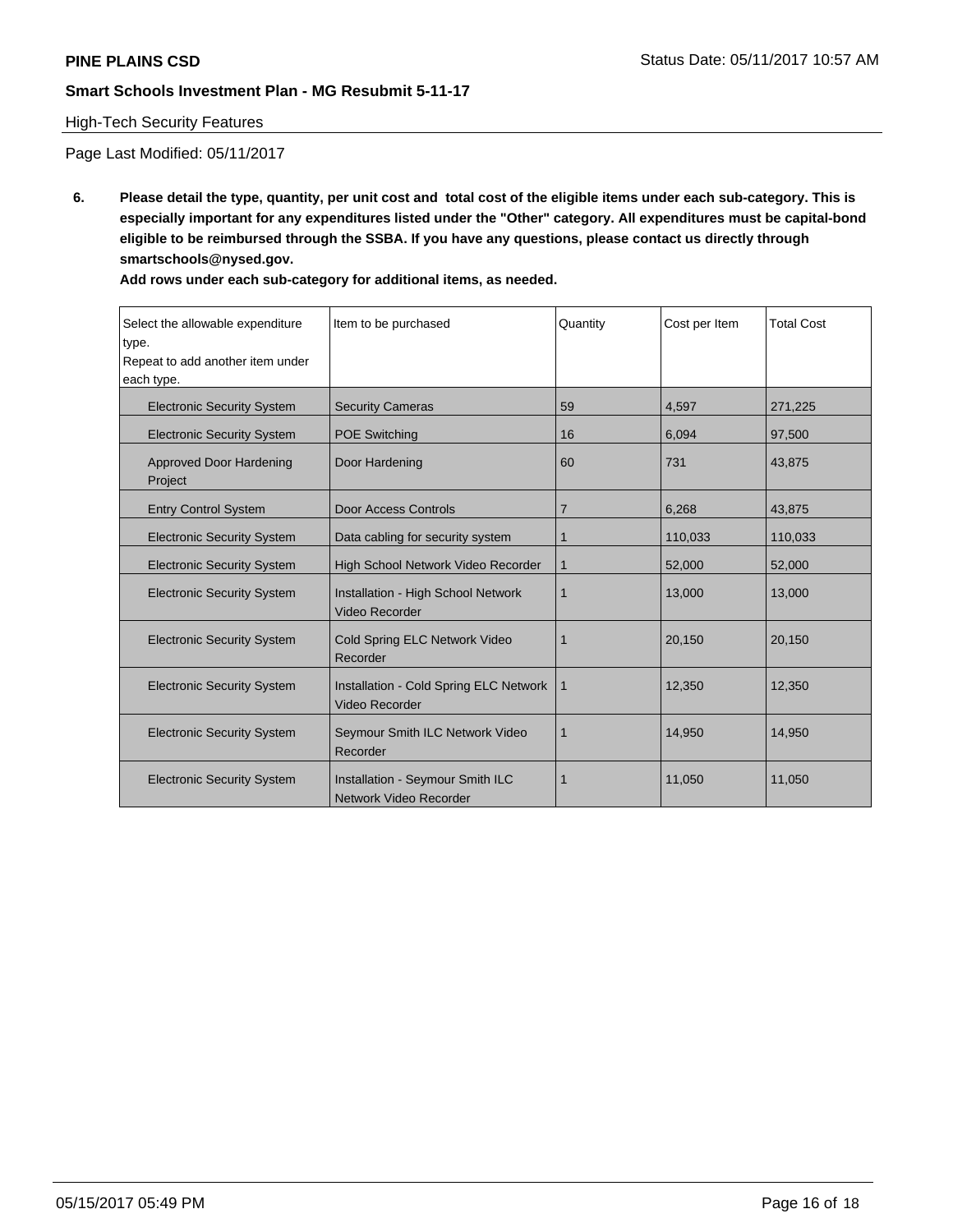Report